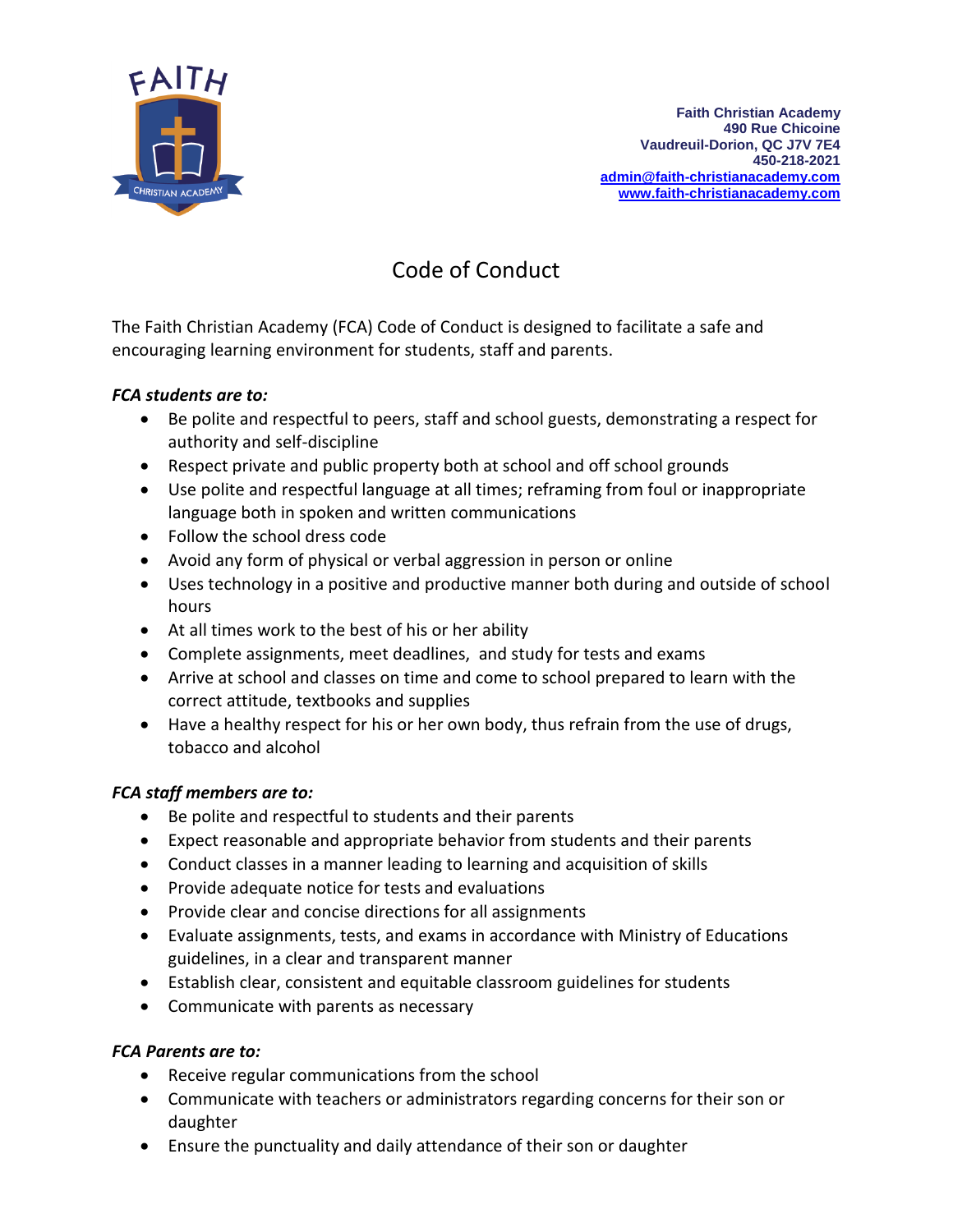- Collaborate with the school to encourage a positive attitude towards learning for the student
- Deal with school personnel in a respectful and courteous manner

## *Why is a Code of Conduct Necessary?*

In order to provide a safe school environment rules and regulations for conduct are necessary. Each student is obliged to respect the rules outlined in this Code of Conduct. The rules are designed to facilitate the following:

- Establish and maintain a safe and positive school environment
- Help students develop self-discipline, responsibility and accountability in both their school and extracurricular lives
- Protect the basic rights of all members of the school community from harm or abuse

Failure to comply with these rules will bring about specific disciplinary sanctions. Disciplinary sanctions are graded and applied according to the severity of the infraction, its frequency or both.

The classroom teacher or person in authority will handle **minor violations** of the code of behaviour and will use disciplinary measures of support and encouragement such as but not limited to:

- Verbal reminders of appropriate behaviour
- Removal of privileges
- A conference with the student
- An in-class or lunch time detention
- Assignment of additional academic work
- Teacher contact with student's parent
- Referral to administration

School administrators will handle repeated or major violations. An Incident Report will be made and kept in the students file. Disciplinary sanctions will be applied according to the severity of the infraction, and may include but are not limited to:

- Meeting with student
- Meeting or conversation with parent (s)
- Letter of reprimand sent to parents and kept in student file
- An in-class or lunch time detention
- Assignment of community service hours
- Out of school suspension\*
- Expulsion
- Police notified \*\*

\*During an out of school suspension the student is denied access to the school and all educational services offered therein. Additionally, students will be denied access to social,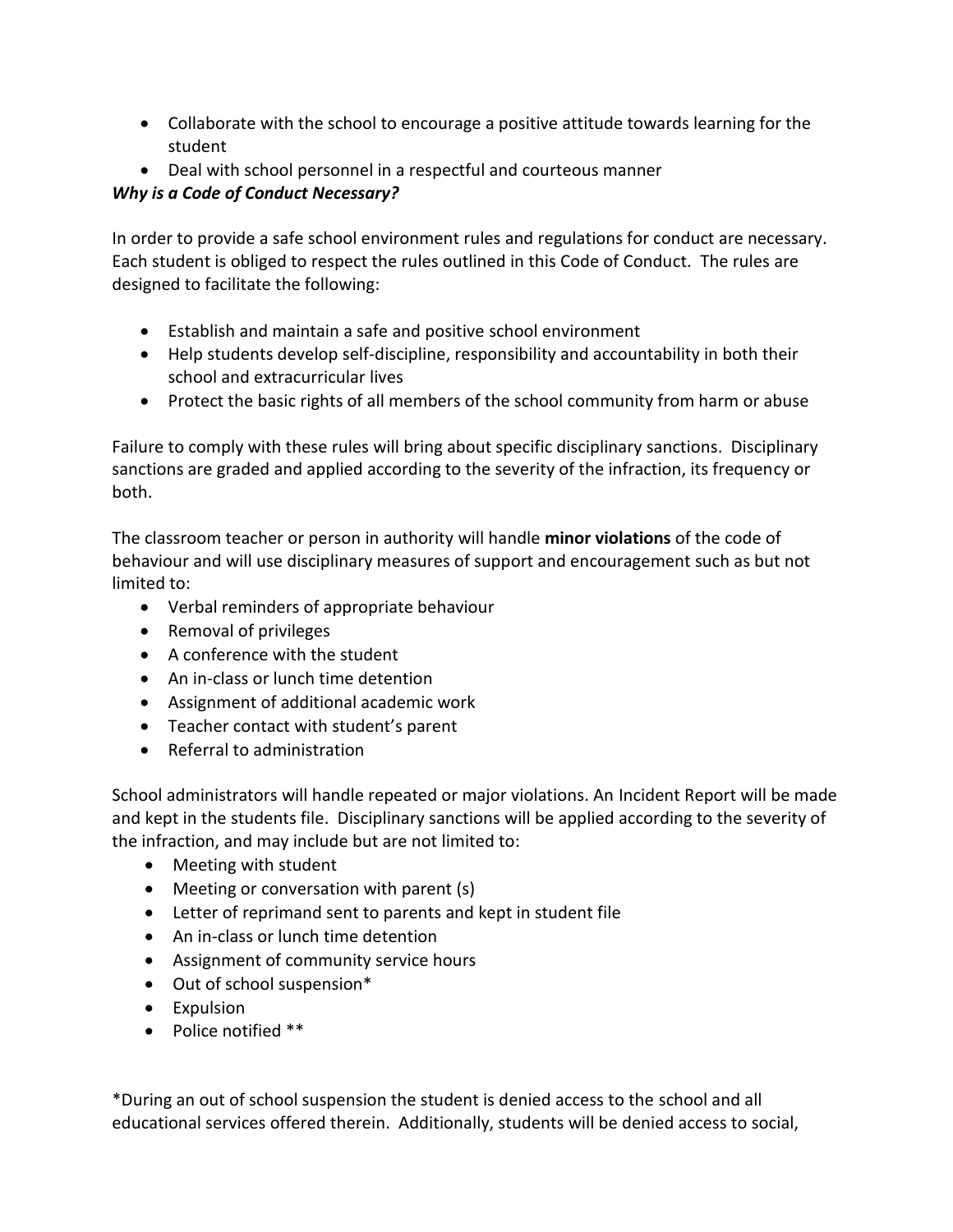athletic and any extra-curricular activities even if they take place after school hours. The following are examples of situations in which out of school suspensions may be applied:

- The student has been involved in an act of violence towards any member of the school community, including verbal, physical or cyber aggression
- The student refuses to accept disciplinary measures imposed by school authorities
- The student repeatedly refuses to abide by school rules of conduct
- The student's behaviour interferes with the education of other students
- The student poses a danger to himself / herself or to others

**Students who have been suspended from school will not be permitted to return to school unless accompanied by a parent / guardian for an in-take meeting.** If a parent or guardian does not accompany a student returning from suspension the student must report to administration and remain until a parent meeting takes place. This in-take meeting will put in place the conditions for re-entry into the school community.

\*\* The administration will contact the police for all serious violations of the code of conduct.

## **Rules of Behaviour**

## *RESPECT FOR SELF:*

#### *Attendance:*

- Students must attend all scheduled classes
- Students must be on time for school and classes

## *Dress Code:*

- Students must wear the school uniform at all times during regular school days. The uniform must be clean and only includes items purchased from VVOG, the authorized provider for the FCA uniform. For males the uniform is grey pants, worn at the waist; white polo shirt – long or short sleeve – with school logo or white dress shirt; navy sweater or sweater vest with school logo; navy hoodie with school logo. For females the uniform is school kilt or skort (for elementary); grey dress pants; white polo shirt – long or short sleeve – with school logo or white blouse; navy sweater or sweater vest with school logo; navy hoodie with school logo.
- Students must wear the school gym uniform for gym class. The gym uniform is available from VVOG and includes a grey tee shirt with logo; grey track pants or navy sweat pants
- Students must wear black shoes at all times while inside the school building
- Students are must have gym shoes for gym class runner, not skaters. Gym uniforms part of the class materials and failure to wear gym uniform will result in reduced participation marks
- On non-uniform days students must wear clothing that is respectful and does not distract other students from their work.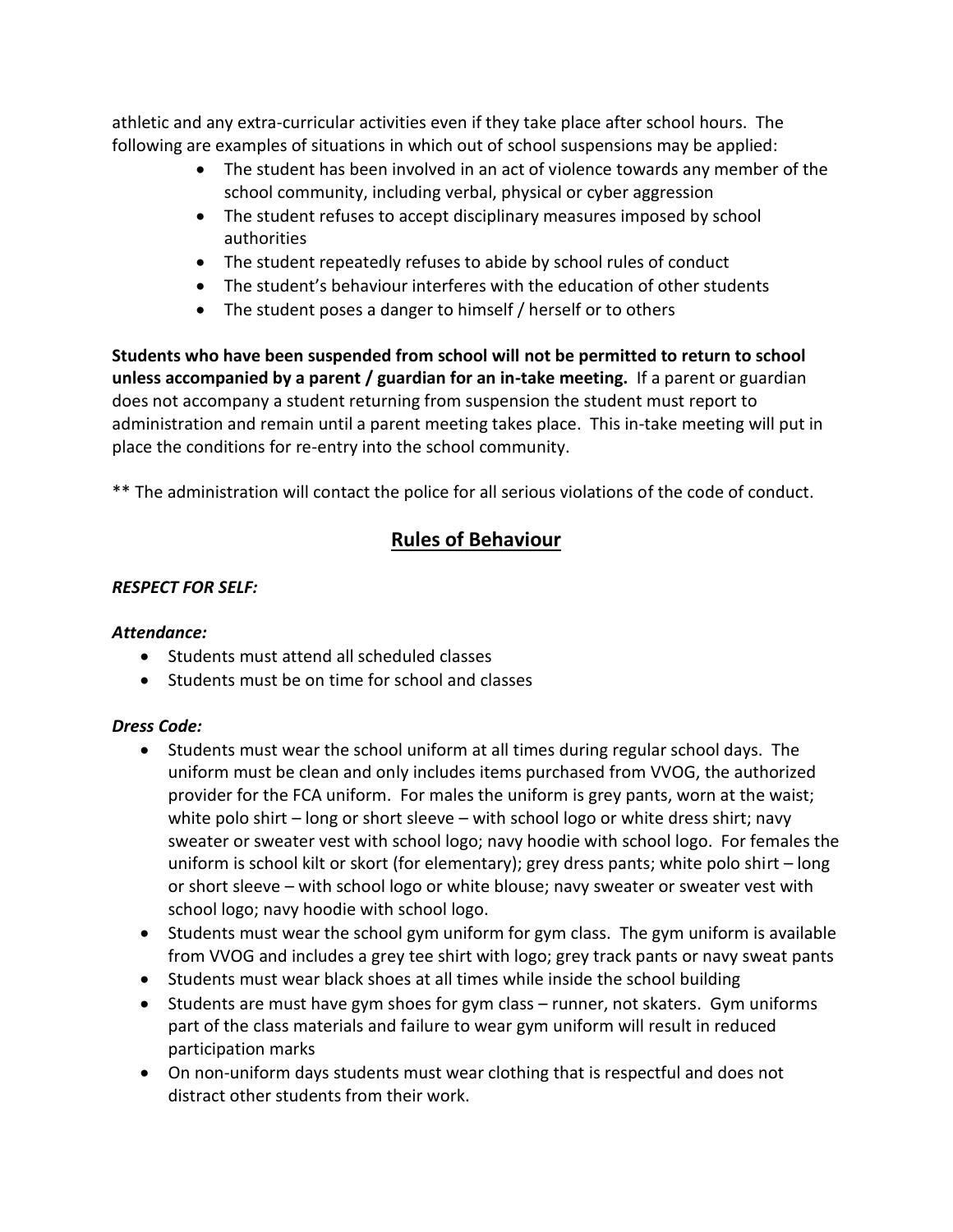#### **Prohibited Attire:**

- Ripped clothing
- Tee shirts with unacceptable language, logos, sexual innuendo or promotion of violence, drugs or alcohol
- Halter or tube tops, spaghetti straps; exposed midriffs
- Visible underwear, low riding pants
- Excessive cleavage
- Short shorts or skirts fingertip rule applies
- No headgear of any kind, hats, bandanas, visors etc. Exception for religious purposes)
- Offensive jewelry or logos of any kind are not allowed

#### *Smoking:*

• Students are not allowed to smoke during school hours including lunchtime and all extracurricular activities. Cigarette facsimiles (e-cigarettes) are prohibited on school property.

#### *Lunch Hour:*

 High School students have the privilege of leaving school property, but are expected to respect the privacy and property of the residents who lie nearby and the merchants whose establishments they frequent. Secondary One and Two students must have written permission on file to leave property.

#### *RESPECT FOR OTHERS:*

#### **Attitude:**

- Students must show respect for all members of the school community; they are expected to be cooperative and polite at all times.
- Disruptive behaviour that impedes the learning of others will not be tolerated.
- Offensive language will not be tolerated.
- Physical aggression will not be tolerated including fighting, play fighting birthday beats etc.
- In accordance with the FCA Anti-Bullying Policy, students will not harass other members of the FCA community. Harassment includes bullying, racial/ethno-cultural harassment or discrimination, cyber-bullying, physical or verbal abuse; slander and sexual harassment or discrimination.
- Videotaping acts of harassment, bullying or violence for the purposes of distribution on social media or entertainment is strictly forbidden.
- Bystanders in any conflict situations may be subject to sanctions by the administration or legal system.
- The video or audio recording of any person without their knowledge is strictly forbidden.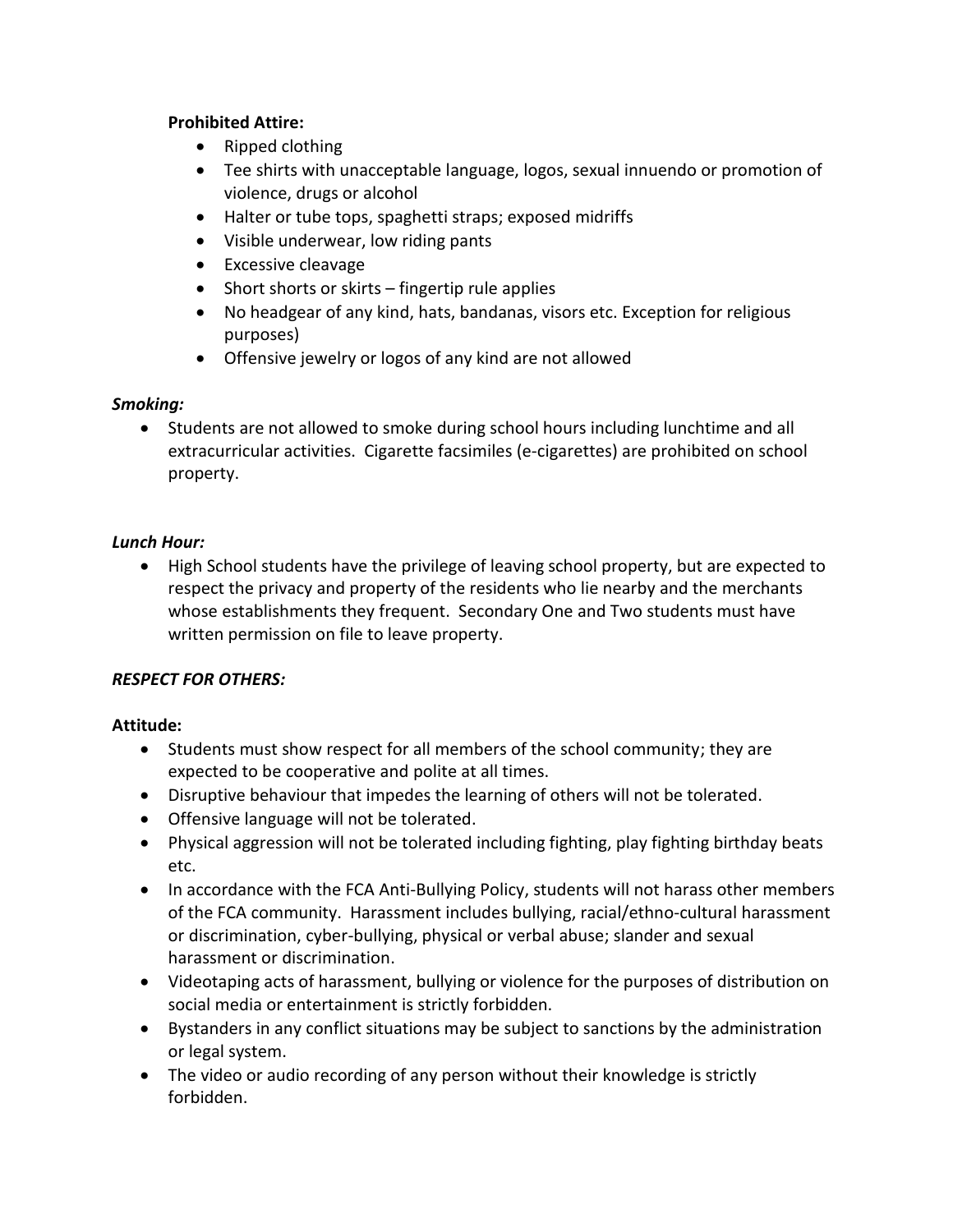#### **Classroom:**

- Students must be prepared for class with all necessary materials.
- Damaging or stealing the property of others will not be tolerated and will result in both disciplinary and financial sanctions, e.g. restitution for damages.
- Students are to refrain from eating during class time.
- Students are to clean up after themselves e.g. put garbage in the bin, remove all personal belongings when moving to the next class etc.

#### **Electronic Devices:**

- Students bring electronic devices to school at their own risk. Should they choose to do so, the school is not responsible for the loss or damage of such devices.
- Cell phones and other mobile electronic devices may be use in the school building before school, during lunch and after school. Cell phones and other electronic devices may not be used between classes or during class time, except with the permission of the teacher. They should never be visible in the hallways during class time or in between classes.
- Recording application on phones or on any other electronic devices may not be used to invade or threaten personal privacy or to disrupt the safety or security of the learning environment or school.

#### **Cyber Misconduct:**

- Cyber-bullying is the use of technology to threaten, ridicule, and spread rumours or to defame character and will not be tolerated.
- The misuse of technology to invade or threaten personal privacy or to disrupt the school's environment of learning will not be tolerated. This also covers cyber misconduct committed outside of school hours.
- Serious cases of cyber misconduct may result in suspension or expulsion.
- Cyber threats will be reported to the police.

#### **Illegal Substances, Weapons & Other Prohibited Items & Gambling:**

- Possession or use alcohol or illegal drugs or drug paraphernalia of any kind are strictly prohibited at FCA.
- Possession of weapons, real or replica, are strictly prohibited at FCA.
	- 1. Parents will be contacted in the case of a student entering class who shows signs of having used alcohol or a controlled substance and or whose behaviour is disruptive to other student's right to learn. The student will be removed from the school immediately by the parent and suspension may be implemented.
	- 2. In the case of students caught dealing/supplying controlled substances or drug paraphernalia, the police will be contacted. The student may be suspended or expelled depending on the specifics of the situation.
	- 3. In the case of a student bringing a weapon (s) to school (real or replica) the police will be contacted and sanctions will be enforced.
- Gambling of any kind is not allowed on school property.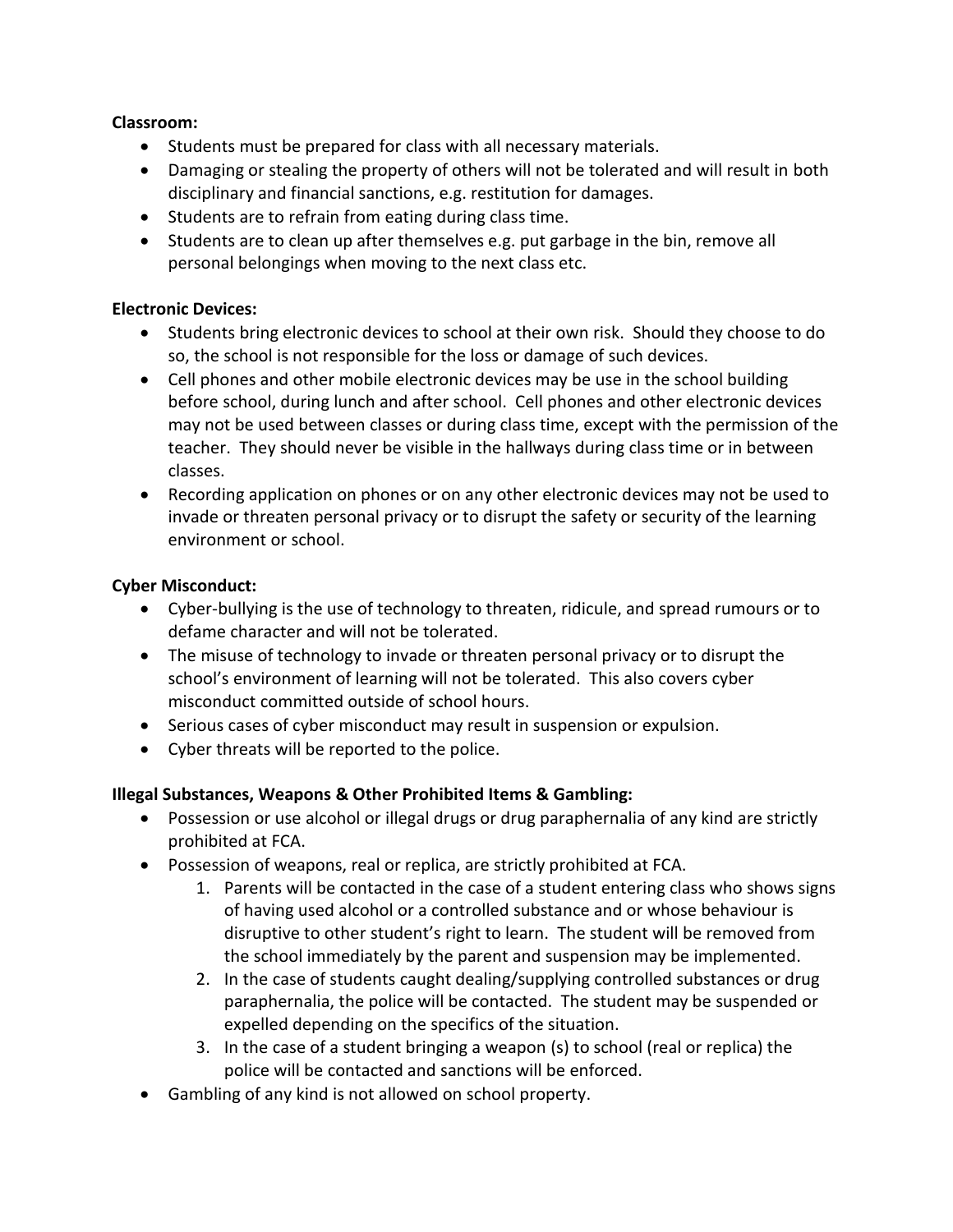#### *RESPECT FOR THE SCHOOL ENVIRONMENT:*

#### **General Cleanliness:**

- Students are responsible for maintaining the cleanliness of the school environment both indoors and outdoors.
- Littering will not be tolerated.
- Students are expected to clean up after themselves in the lunch area and hallways, i.e. put all garbage in the garbage cans.
- Vandalism, graffiti and the destruction or careless use of school property is prohibited. Students and their parents will be expected to pay restitution for any damage, breakage, vandalism the student may cause.
- Tampering with the fire alarm system or any other safety equipment will not be tolerated and may be cause for suspension and police involvement.

#### **Hallways:**

- Pushing, shoving running, shouting, swearing or any other rowdy behaviour will not be tolerated in the hallways.
- Students are expected to keep hallways clean i.e. put garbage in garbage cans or recycle bins.
- Excessive displays of affection are prohibited.

#### **School Visitors:**

- FCA students are not allowed to visit other schools during the school day, including during lunchtime.
- Students from other schools or anyone else from outside FCA are not allowed in the FC Abuilding or anywhere on school property during the school day, without the permission of administration.
- If a FCA student has a guest from out of town who they would like to attend school with them for a day, they must seek permission for the school administration prior to bringing the guest to the school.

#### **Detentions:**

- Lunchtime detentions assigned by administrators are 30 minutes in length.
- Eating, talking and listening to music are prohibited during a detention.
- Students are expected to be punctual for their detention.
- If a detention is missed it is doubled. If the student does not attend the doubled detention he / she may be suspended.

#### *ACADEMIC POLICIES:*

#### **Homework:**

- Homework must be completed and handed in at the assigned times.
- Homework should be recorded daily.
- Plagiarism is forbidden. Plagiarism is defined as using someone else's work as one's own without proper acknowledgement.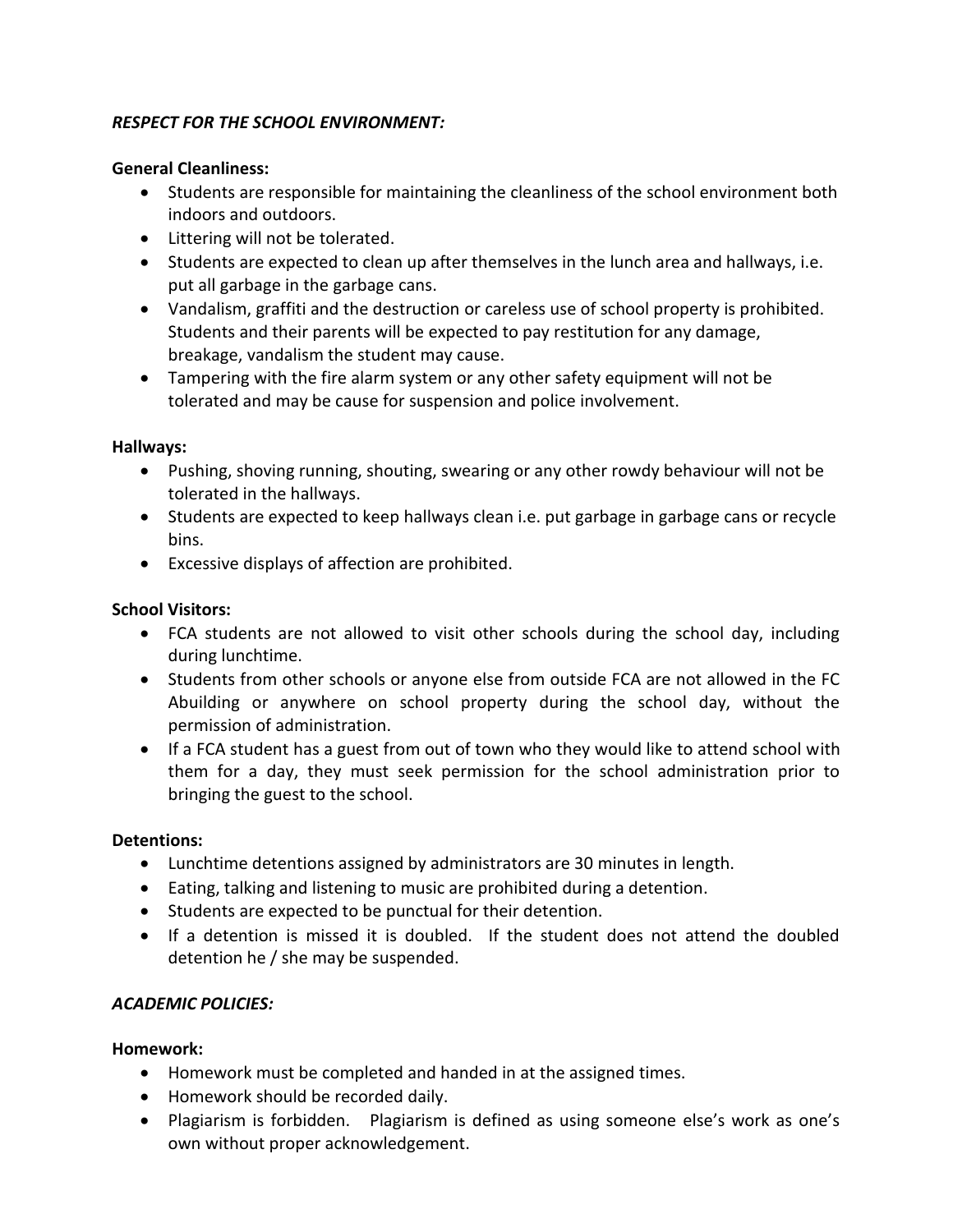Any work considered to be plagiarized will be confiscated and may result in a mark of zero. The student's marks will be penalized at the discretion of the teacher or administrator.

### **Classroom Tests and Evaluation Situations:**

- Students & parents should do everything possible to guarantee attendance for tests and other types of evaluations.
- Students are required to present a note from a parent when missing a class test or assignment.
- Consideration for a missed test will only be given for a valid reason.
- A grade of zero will be issued for missing a test. Assignment for a non-valid reason.
- Talking, eyes wandering or communicating of any kind during a test can be perceived as cheating.
- Notes and papers other than those required for the test can be considered as cheating.
- Cell phones and other electronic devices are not to be visible ur used in test taking situations.

## **Examination and Evaluation Situation Periods:**

- In all instances, students and parents should consider that the end of terms is critical times for evaluation.
- Student attendance during evaluation periods is critical.
- The introduction of extended examinations and learning evaluation situations at all grade levels makes consistent student attendance critical during evaluation periods.
- Absences during the evaluation periods can only be excused for the following reasons:
	- 1. Serious illness or accident confirmed by a medical report or certificate
	- 2. Death of a close relative
	- 3. A court summons
	- 4. Participation in a sporting or cultural event of national or international stature. This definition does not extend to include cross-border competitions or tournaments.
	- 5. Personal or immediate family crisis confirmed though meeting with school administration.
- Accommodation will be made only for students with a valid absence during evaluation situations and examination period. Classroom teachers will mark students with unjustified or invalid absences during those periods accordingly.

#### **Textbooks:**

- Textbooks are the property of FCA and are loaned to students for the duration of the course.
- Textbooks that are lost or damages beyond normal wear and tear will have to be replaced at the expense of the student.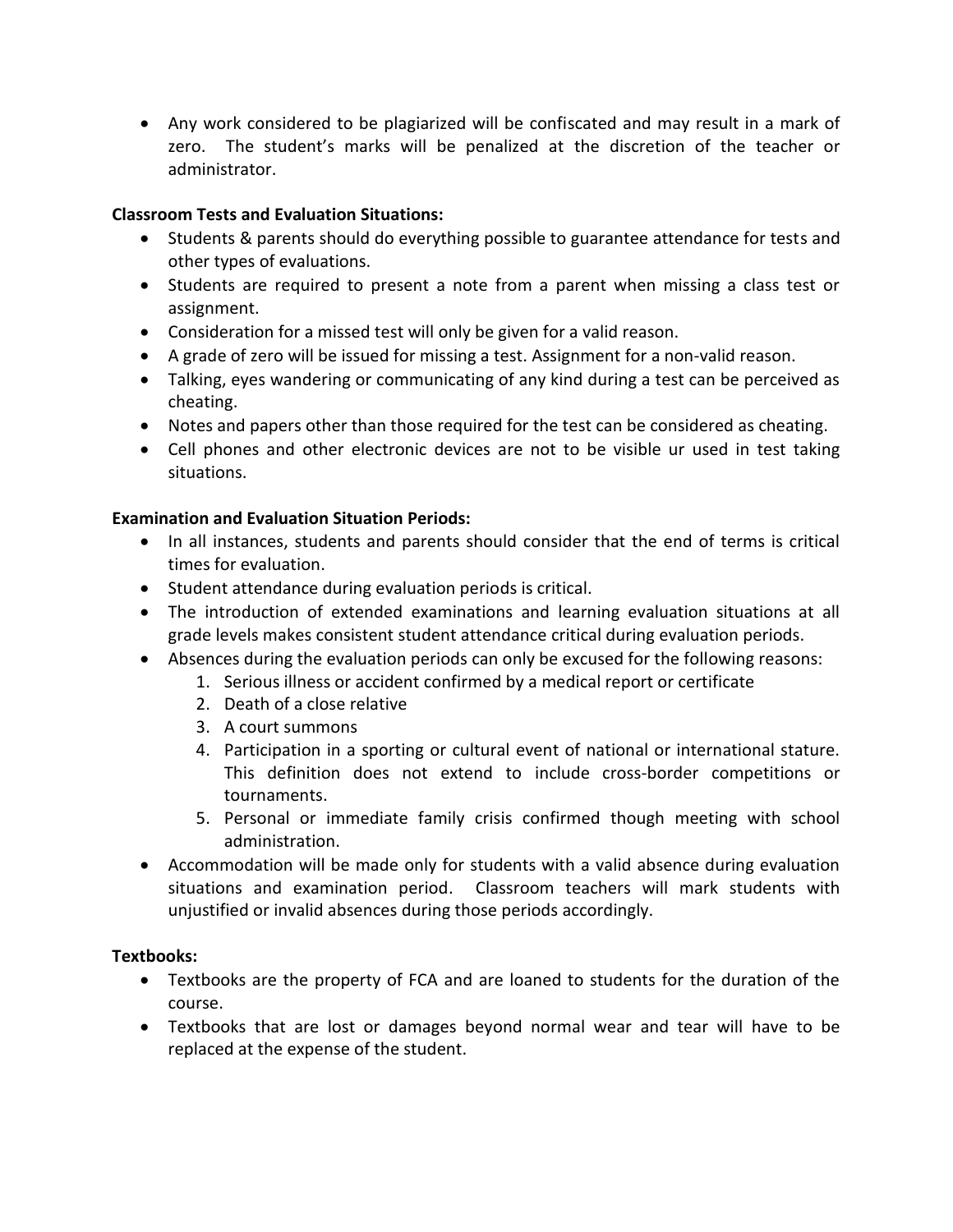#### *ATTENDANCE POLICY*

• School attendance is one of the major factors contributing to success at school. It is also required by law and should therefore be taken seriously by both students and parents.

#### **Absences:**

- If a student cannot attend school the parent / guardian should call or email the school on that day to confirm that absence.
- Students who are absent have the responsibility to catch up on information and work missed.
- Chronic absenteeism affects academic performance and a meeting with parents will be requested to resolve the problem.
- Please note that teachers are not required to provide work for students who are absent, especially for extended holidays.

#### **Signing In & Out:**

- Students may only sign out from school during the day with written permission of their parents.
- When a student has a note to leave early they must sign out at administration.
- If students return to school during the day they must sign in at administration.

#### **Lateness:**

- Late arrival at the beginning of the day or for any class is disruptive and will not be tolerated.
- A note from the student's parent / guardian is required if a student is late.
- Students who are late without a not will be sanctioned.
- Students arriving late must sign in with administration.
- Chronic lateness will not be tolerated. Sanctions will be applied and meeting requested to resolve the problem.

#### **Skipping Class:**

- Skipping classes is prohibited. Sanctions will be assigned and parents may be notified.
- Students will be expected to make up the time in detention.
- Students who skip persistently may be suspended.

#### *EXAM PROTOCOL:*

- The only valid/acceptable reasons for missing a major exam are a serious illness, validated by a doctor's note, or a death in the family.
- Cell phones or any other electronic devise are not allowed in the exam room. Failure to comply with this protocol will result in the confiscation of the equipment, and a mark of zero may be given for the exam.
- Backpacks, bags and jackets are not permitted in the exam room
- Students are required to bring their own pens, pencils, rulers etc.
- Students may not share or borrow materials from another student.
- Students should arrive at the exam room a minimum of 10 minutes before the start of the exam.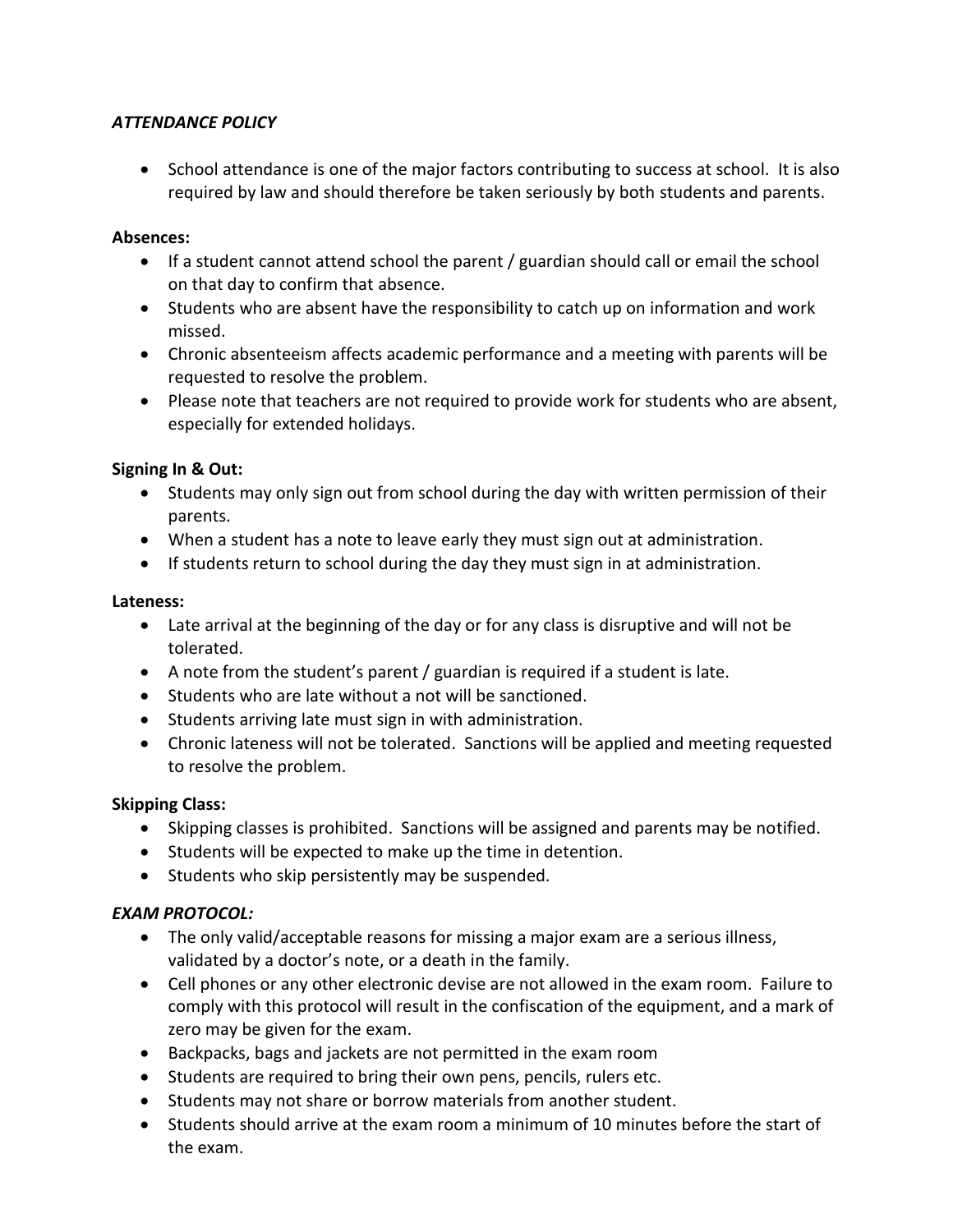- Although some exams require the use of a calculator, please note that some exams prohibit the use of graphing calculators. Please make certain that you verify the materials you have permitted.
- Calculators on electronic devices are not permitted during an exam.
- Students are not to leave their seats during an exam.
- A student may be dismissed from the exam room and have their test annulled for the following reasons:
	- 1. Using materials not prescribed by the examination
	- 2. Knowingly helping another student or is being helped by another student (cheating)
	- 3. Attempting to communicate with another student
	- 4. Exposing written papers or answers sheets to the view of another student **Failure to comply with this protocol will result in the annulment of the exam.**

## *FIELD TRIPS:*

Participation in field trips, either day trip or an overnight trip, is based on the following criteria:

- **School Fees:** All school fees must be paid or a payment plan must be in place before the student participates in any overnight school field trip
- **Attendance:** Too many absences or work not being up to date may result in the student not being allowed to attend the field trip.
- **Overall Academic Standing:** Students' grades must be in good standing in order to participate in field trips.
- **Behaviour & Attitude:** Students must exhibit positive and cooperative attitudes. Having a suspension from school during the school year may restrict or prohibit participation.
- **Heath:** Students must be deemed fit, by administration, both physically and mentally to take part on the trip. A doctor's note may be required in cases where health has been an issue during the school year.

#### *PROM:*

The Graduates Prom is a celebration of the students' academic accomplishments and graduation from high school. It is a privilege to participate not a right. The following rules apply:

- The prom is an alcohol and drug free event!
- Any student who has been asked to leave FCA is not permitted to attend any grad activities or school functions.
- Students must exhibit a positive and cooperative attitude in order to be allowed to attend the grad ball and/or convention.